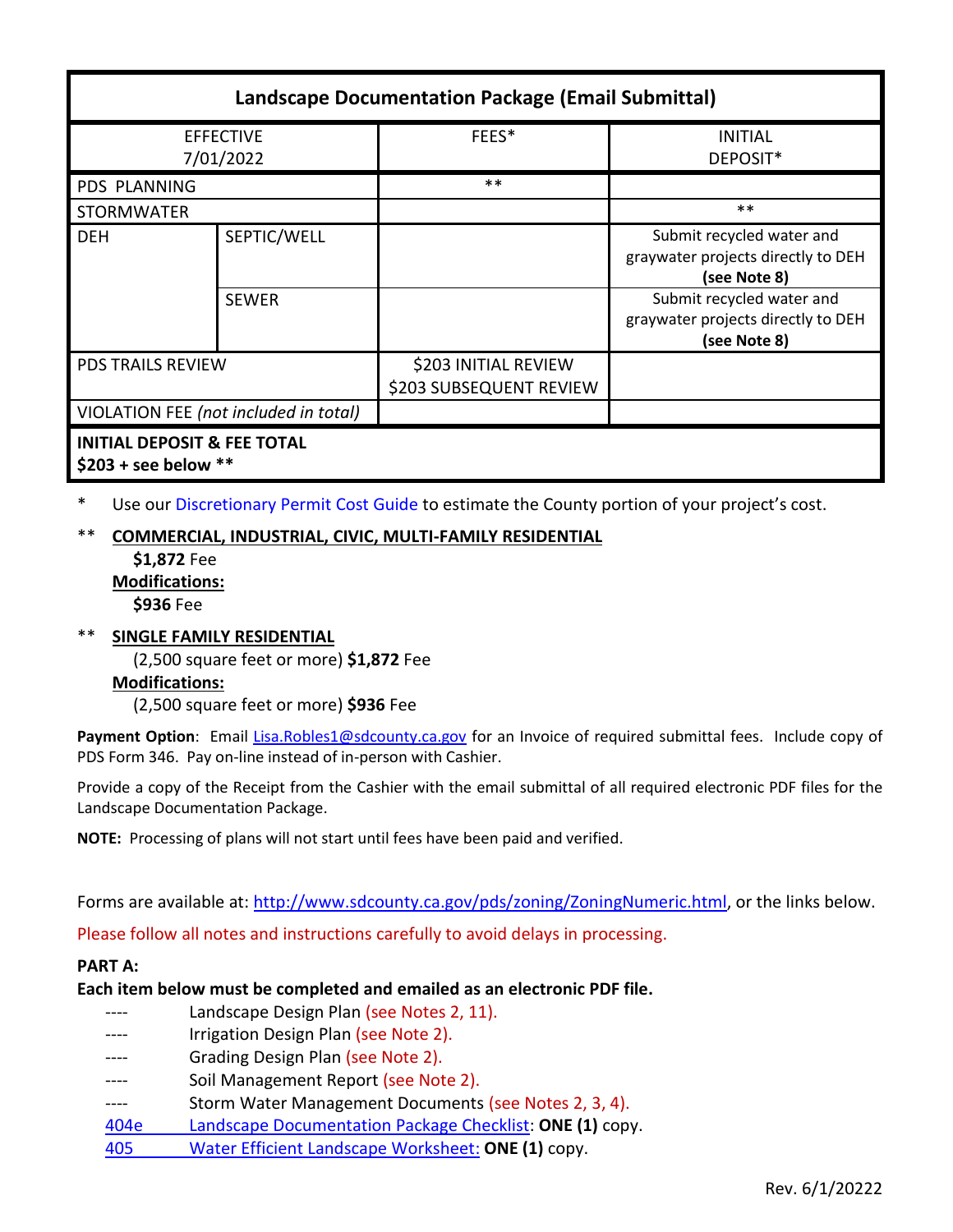# **PART B:**

**Each item below must be completed, and emailed as an electronic PDF file.**

- ---- Landscape Design Plan
- ---- **Irrigation Design Plan**
- ---- Grading Design Plan
- ---- Soil Management Report
- 346 [Discretionary Permit Application:](https://www.sandiegocounty.gov/content/dam/sdc/pds/zoning/formfields/PDS-PLN-346.pdf) (see Note 1).

#### **Storm Water Management Documents:**

**Step 1:** Provide a copy of the cover sheet to the Stormwater Quality Management Plan (SWQMP) that identifies the project as a Priority Development Project (PDP) or a Standard project. **Standard SWQMP** – include digital copies of all vegetated source control and site design construction BMP's shown on the Construction Plans.

> **PDP** - include a digital copy of the Drainage Management Area (DMA) Exhibit Map from the most current version of the projects' SWQMP. Include all applicable BMP details and specifications for each Compliance Option selected. (see Notes 3, 4).

#### **PART C:**

### **All items below are for your information. Please do not bring in these items.**

- 209 [Defense and Indemnification](https://www.sandiegocounty.gov/content/dam/sdc/pds/zoning/formfields/PDS-PLN-209.pdf) Agreement FAQs
- [906 Signature Requirements](https://www.sandiegocounty.gov/content/dam/sdc/pds/zoning/formfields/PDS-PLN-906.pdf)

#### **NOTES:**

## 1. **IMPORTANT:**

- A Registered Property Owner **MUST SUBMIT** a **Signed Letter of Authorization** for an Agent if; An Authorized Agent signs the PDS-346 form and is not the registered owner of the parcel.
- Or, the parcel is owned by two or more registered owners.
- Or, not all of the registered owners are signing the PDS-346 form.
- Or, the Authorized Agent is not the Financially Responsible Party.
- Or, the parcel is owned by a Corporation.

### **ADDITIONALLY:**

Financially Responsible Party **MUST SIGN** form PDS-126. Financially Responsible Party **INFORMATION MUST MATCH EXACTLY** on form PDS-126 Authorized Agent **may sign** form PDS-346 **ONLY IF ATTACHED** to a **Signed Letter of Authorization.**

- 2. Email each complete Landscape Design Plan, Irrigation Design Plan, Grading Design Plan, Soil Management Report and each Storm Water Management Document, as electronic PDF files [Lisa.Robles1@sdcounty.ca.gov.](mailto:Lisa.Robles1@sdcounty.ca.gov) Submit only the requested files. Landscape and Irrigation Plans shall include the following **note in bold lettering**: **NOT FOR CONSTRUCTION**. *Files CANNOT have any Security Restrictions or Passwords.* Please name each PDF file on the email based on the "Title" of document being submitted (examples: Landscape Design Plan, Irrigation Design Plan, Grading Design Plan, Soil Management Report, and Storm Water Management Documents. Maximum size for electronic PDF files is 35MB. Larger files will need to be submitted in multiple files as needed.
- 3. Page 1 of the Stormwater Quality Management Plan (SWQMP) for either a Standard Project or a Priority Development Project (PDP), which includes Project Information, Project Applicant, SWQMP Preparer, and the Preparer's signed and dated Certification.
- 4. Storm Water Management Documents are required of all landscape plan submittals, including Model Homes and Prescriptive Compliance Option Plans for non-residential projects. Storm Water Management Documents are not required for Prescriptive Compliance Option Plans for single-family residences.